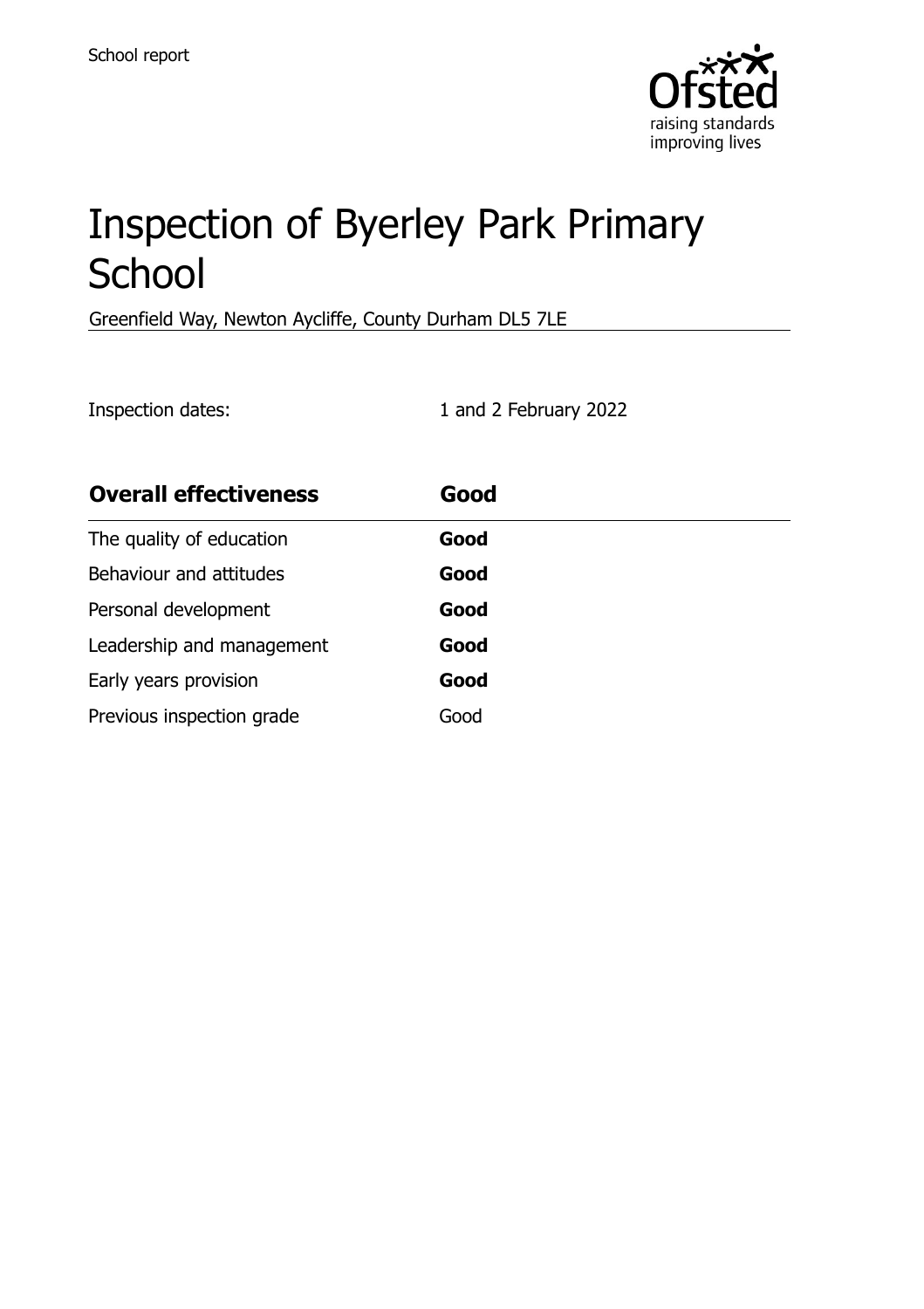

# **What is it like to attend this school?**

Pupils enjoy attending this school. There is a strong sense of mutual respect and shared values underpinned by the 'Byerley beliefs'. Pupils are happy and confident. They say that staff are always there to provide help if needed.

Leaders, governors and staff want pupils to thrive. They have made rapid improvements to the teaching of reading and mathematics. Pupils quickly learn to read. Initiatives such as 'secret reader' ensure that pupils enjoy stories and poems. Pupils enjoy mathematics lessons. Many say that mathematics is their favourite subject. Leaders are improving the way they teach other subjects. This has strengthened the quality of the curriculum.

Leaders have prioritised pupils' mental and physical health. There are lots of opportunities within the curriculum for pupils to gain self-confidence. There is a wide range of popular clubs on offer. These provide opportunities for pupils to make friends and develop new interests.

A small number of pupils struggle with their behaviour. Leaders seek specialist advice, bring in extra staff and develop thoughtful plans to support these pupils. Any disruption is carefully managed and has little impact on the school routine or pupils' learning.

Pupils say that bullying is rare. Leaders keep a close eye on any incidents that might indicate bullying. They work sensitively with pupils and parents and carers to address any issues that arise. In lessons, pupils learn how to recognise bullying and how they can get help. Pupils are confident that they can approach staff with any concerns.

#### **What does the school do well and what does it need to do better?**

Leaders have high expectations for all pupils. The improvements to the teaching of reading and mathematics are clear to see. Pupils enjoy these subjects and achieve well. Leaders make sure that pupils with special educational needs and/or disabilities (SEND) have full access to the curriculum. These pupils also achieve well because they get extra help from well-trained staff.

Leaders have also improved foundation subjects, such as geography and history. In these subjects, the key knowledge that pupils must learn is carefully sequenced from Reception. Consequently, teachers know exactly what important knowledge and vocabulary they need to teach. This helps pupils learn and remember key knowledge in these subjects.

The knowledge that leaders want pupils to learn is not well ordered in some subjects, such as religious education (RE) and art. In these subjects, pupils' understanding and skills are less well developed. This is because the curriculum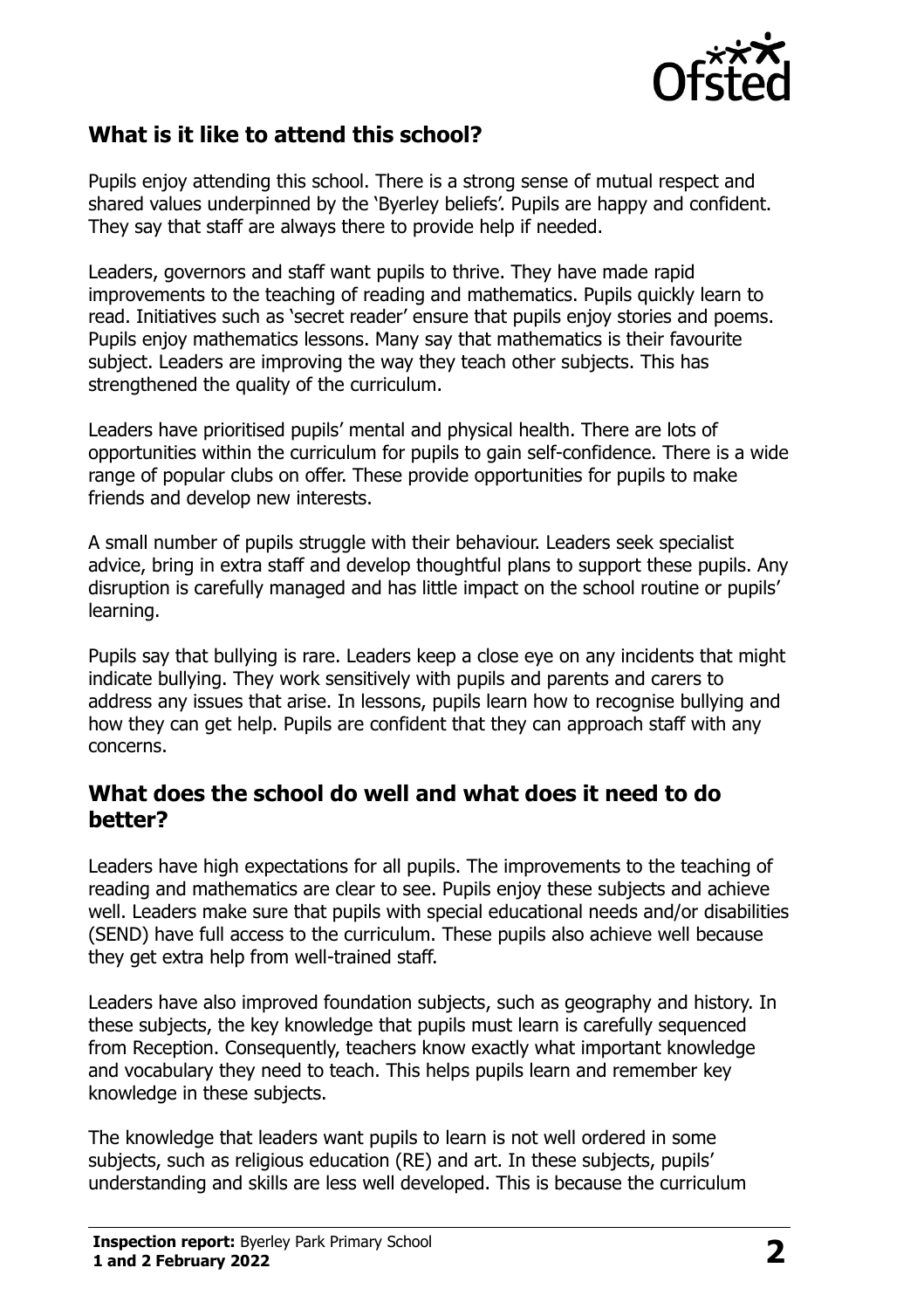

does not build accurately on what pupils have learned before. Leaders have strong plans in place to improve these subjects.

Most of the subject leaders are new to their role. Despite this, they are providing effective support to their colleagues and strengthening the curriculum. Their work is improving teachers' subject knowledge. Subject leaders feel well supported. They have received the training they need to check on standards in their subject. However, this work is at an early stage.

Teachers are quick to identify and support pupils who are at risk of falling behind. They make regular checks in lessons and at the end of units of learning. Teachers give extra help in lessons to pupils who need it. If pupils need more help, they receive it during other times of the school day. This support is effective. It enables pupils to catch up.

Leaders have prioritised reading. Children start to learn phonics and enjoy stories from the beginning of Reception. They build their knowledge of phonics and common words throughout key stage 1. Pupils practise the sounds they have learned by reading books that match the sounds they know. As a result, pupils quickly become fluent readers. Leaders ensure that pupils hear lots of different stories and poems. Teachers often read to pupils in class. Pupils speak with enthusiasm about these texts. They particularly enjoy stories they hear in assemblies and when staff share favourite texts as part of 'secret reader'. These initiatives encourage many pupils to read the texts they have heard or to seek out other material by the same authors.

Children make a good start and achieve well in Reception Year. Staff get to know children very quickly. They make sure that all children, including those with SEND, get the support they need. Leaders have developed a strong curriculum. Children have lots of opportunities to build their knowledge. For example, they read and write recipes for the mud kitchen and count out the snacks at breaktime. Parents are well informed about their children's progress through an online platform.

Provision for pupils' personal development is a strength of the school. The wide range of clubs are popular with all pupils, including disadvantaged pupils and those with SEND. Pupils are keen to take responsibility. Some stand for election as school councillors. Others take roles such as those of playground buddies and house captains. In lessons, pupils learn about relationships and how to stay safe. Pupils say that these lessons are relevant and valuable. There are lots of opportunities for pupils to learn about different cultures and world views. As a result, pupils show respect for each other. 'The things that make us different are what makes us unique,' is a typical comment from pupils.

# **Safeguarding**

The arrangements for safeguarding are effective.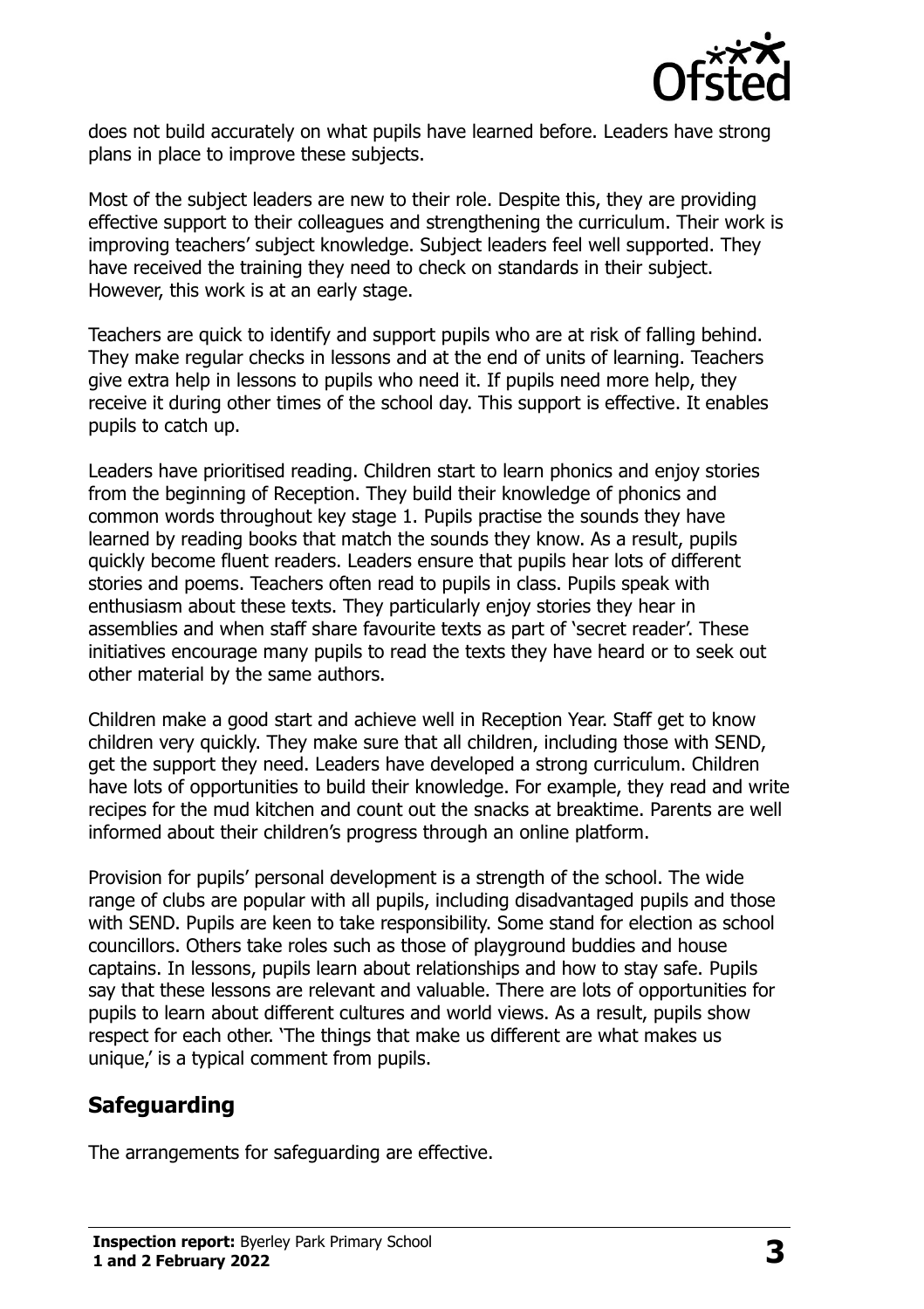

School systems are robust. Leaders ensure that all necessary recruitment checks are made and recorded.

All staff, including support staff and midday supervisors, are well trained in safeguarding. They know what to do in the event of a concern.

The curriculum enables pupils to identify risks that are relevant to their lives. Pupils can give examples of how they have made changes to their online activity after lessons on internet safety.

Governor safeguarding audits are thorough. Governors receive detailed reports on leaders' work to keep pupils safe. Consequently, governors are able fulfil their statutory duty.

## **What does the school need to do to improve?**

#### **(Information for the school and appropriate authority)**

- $\blacksquare$  In some wider curriculum areas, such as RE and art, the curriculum is not well ordered. The skills and knowledge that leaders want pupils to learn do not build on pupils' previous learning. As a result, pupils' learning is muddled. They do not remember what they have learned before and their use of subject-specific vocabulary is limited. Leaders should review their design of their wider curriculum to ensure that pupils' learning is carefully sequenced. Leaders have secure plans in place to improve this, and so transition statements were applied.
- Subject leaders are new to their roles. They are reviewing their subjects and improving the subject knowledge of teachers. However, they have not all had the opportunity to make checks on the quality of pupils' learning. Consequently, some subject leaders do not have a detailed understanding of the impact of their work. Leaders should continue to implement their plans for developing new subject leaders, so that all subject leaders can identify weaknesses and make improvements to the curriculum.

## **How can I feed back my views?**

You can use [Ofsted Parent View](http://parentview.ofsted.gov.uk/) to give Ofsted your opinion on your child's school, or to find out what other parents and carers think. We use information from Ofsted Parent View when deciding which schools to inspect, when to inspect them and as part of their inspection.

The Department for Education has further quidance on how to complain about a school.

If you are the school and you are not happy with the inspection or the report, you can [complain to Ofsted.](http://www.gov.uk/complain-ofsted-report)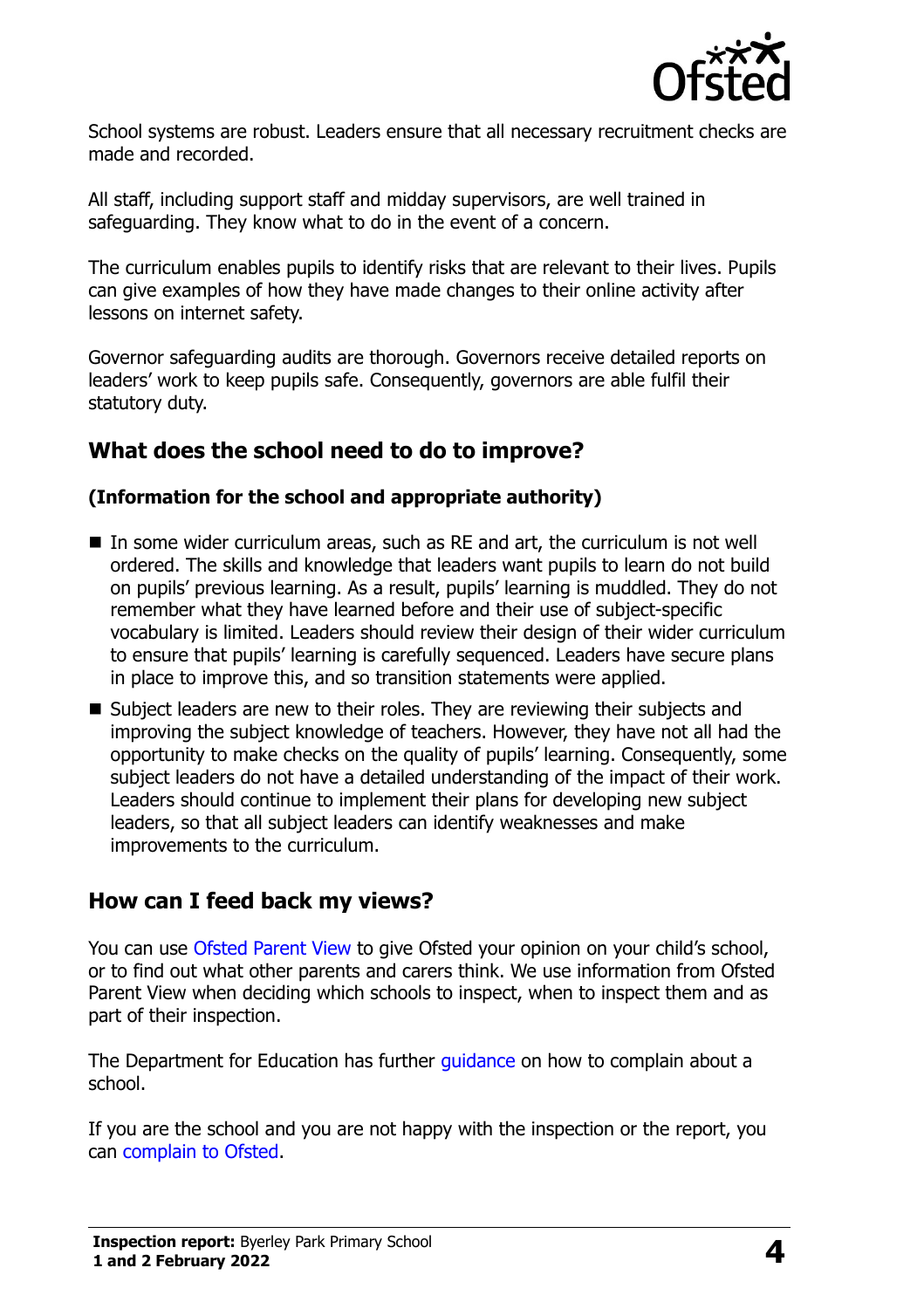

# **Further information**

You can search for [published performance information](http://www.compare-school-performance.service.gov.uk/) about the school.

In the report, '[disadvantaged pupils](http://www.gov.uk/guidance/pupil-premium-information-for-schools-and-alternative-provision-settings)' refers to those pupils who attract government pupil premium funding: pupils claiming free school meals at any point in the last six years and pupils in care or who left care through adoption or another formal route.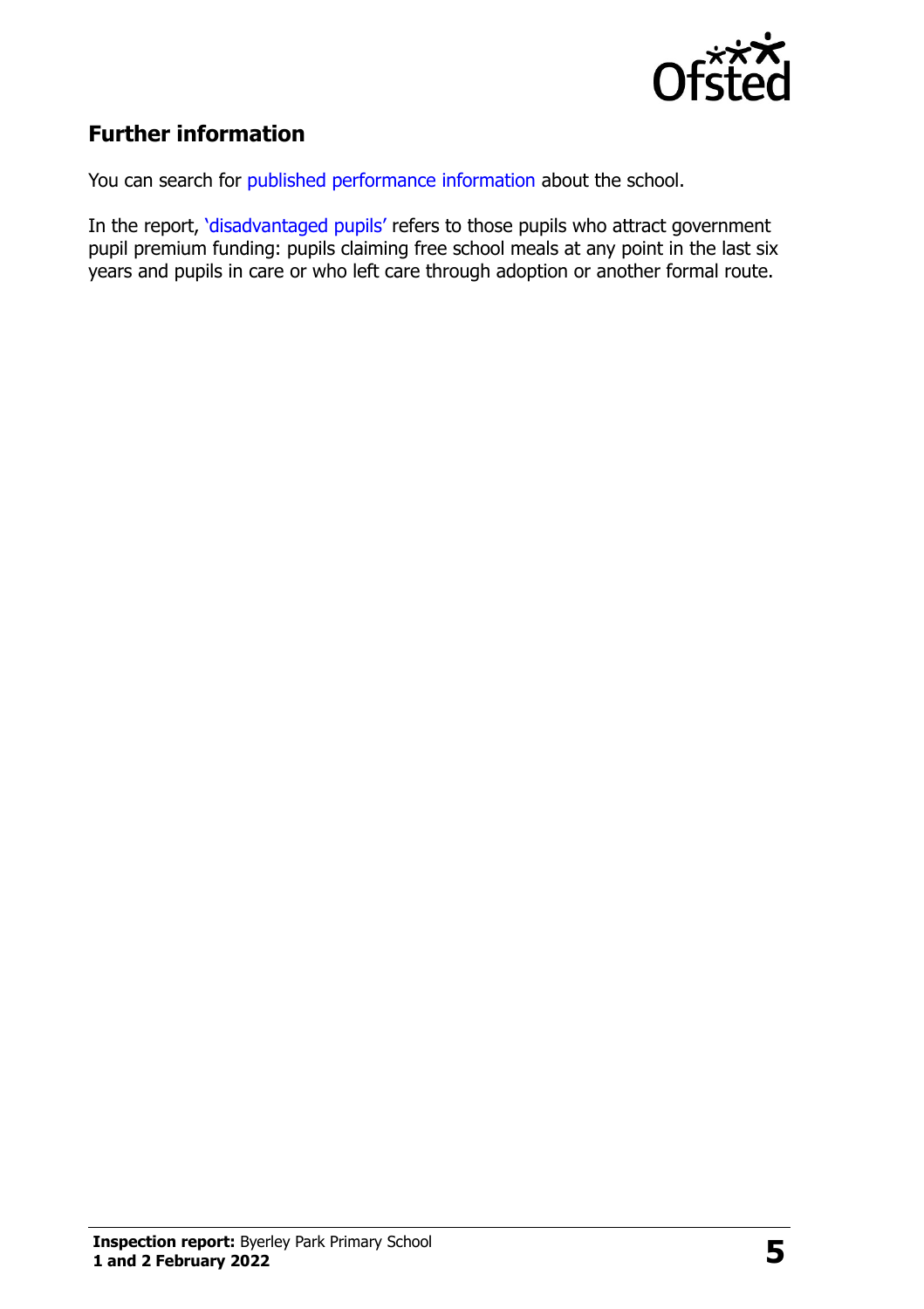

# **School details**

| Unique reference number             | 114189                                                         |
|-------------------------------------|----------------------------------------------------------------|
| <b>Local authority</b>              | Durham                                                         |
| <b>Inspection number</b>            | 10211041                                                       |
| <b>Type of school</b>               | Primary                                                        |
| <b>School category</b>              | Maintained                                                     |
| Age range of pupils                 | 4 to 11                                                        |
| <b>Gender of pupils</b>             | Mixed                                                          |
| Number of pupils on the school roll | 208                                                            |
| <b>Appropriate authority</b>        | The governing body                                             |
| <b>Chair of governing body</b>      | Janine Mawson                                                  |
| <b>Headteacher</b>                  | Rebecca Pattison                                               |
| <b>Website</b>                      | www.byerleyparkprimaryschool.co.uk                             |
| Date of previous inspection         | 29 November 2016, under section 8 of<br>the Education Act 2005 |

# **Information about this school**

- The headteacher has been in post since January 2021. The deputy headteacher has been in post since April 2021.
- The number of pupils eligible for free school meals has risen significantly since 2019 and is now in line with the national average.
- The school does not use alternative provision.

# **Information about this inspection**

The inspectors carried out this inspection under section 5 of the Education Act 2005.

This was the first routine inspection the school had received since the COVID-19 pandemic began. Inspectors discussed the impact of the pandemic with leaders, and have taken that into account in their evaluation.

**During this inspection, inspectors met with the headteacher and the deputy** headteacher. The lead inspector met with governors, including the chair of the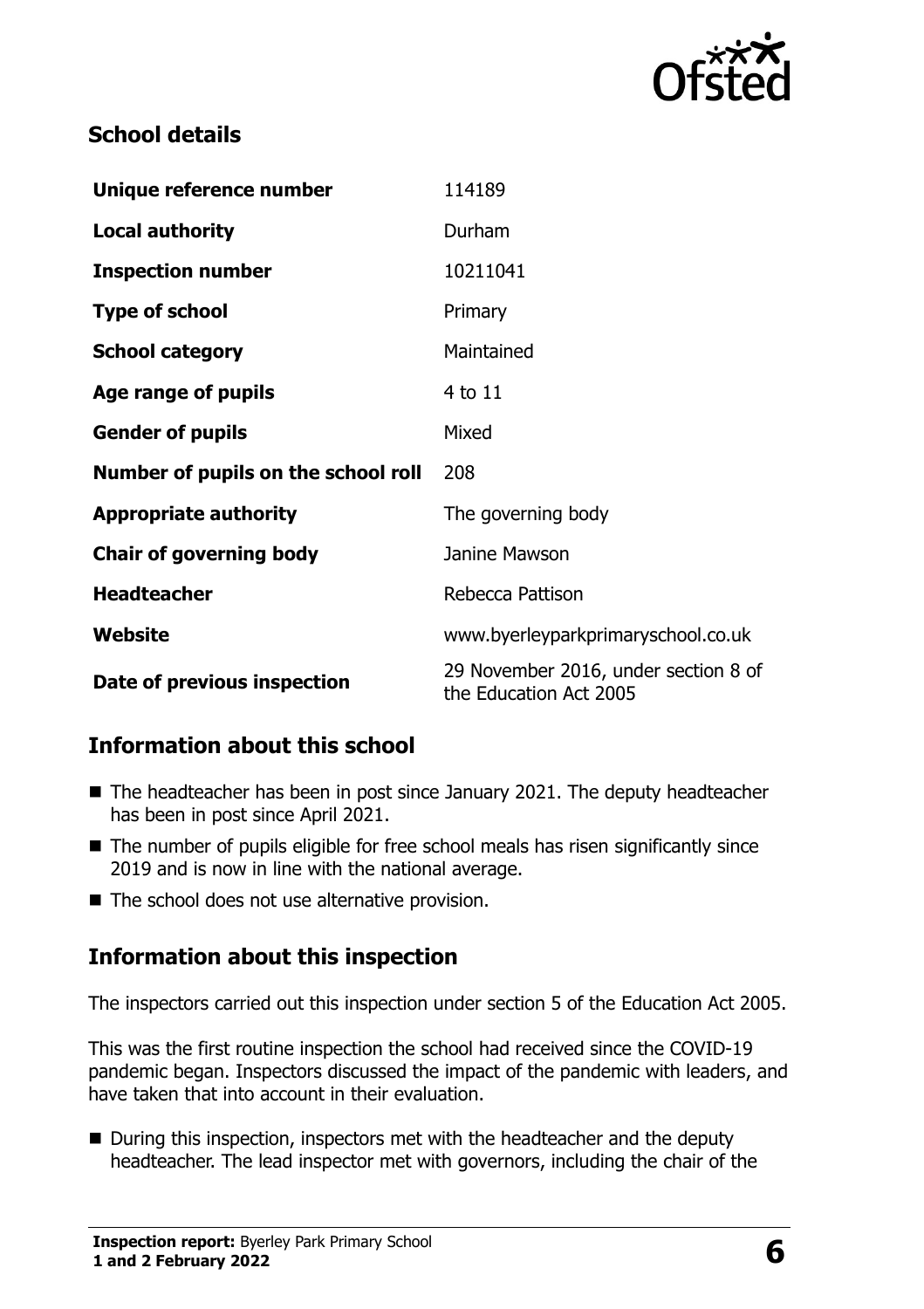

governing body. The lead inspector also held conversations with a representative of the local authority.

- Inspectors spoke with several teaching and support staff and considered responses to Ofsted's staff questionnaire.
- **Inspectors met with pupils throughout the inspection, both formally and** informally, during breaktimes, lessons and breakfast club. Inspectors also considered responses to Ofsted's pupil survey.
- Inspectors carried out deep dives in early reading, mathematics, geography and history. Inspectors met with subject leaders, visited lessons, listened to pupils read to a familiar adult, talked with pupils and looked at pupils' work. Inspectors also spoke with pupils about their learning in other subjects.
- To evaluate the school's management of safeguarding, inspectors considered relevant school policies, and examined the single central record and the school's procedures for the safer recruitment of staff. Inspectors talked with staff, governors and pupils to check their views on safeguarding.
- Inspectors considered responses to Ofsted's Parent View questionnaire and spoke with parents at the beginning of the school day.
- Inspectors considered pupils' behaviour in and outside lessons. Inspectors also examined school behaviour records and spoke with pupils about behaviour.

#### **Inspection team**

Ian Dawson, lead inspector **Conservative Conservation** Ofsted Inspector

Amy Keith **Contact Amy Keith** Contact Amy Keith **Ofsted Inspector**